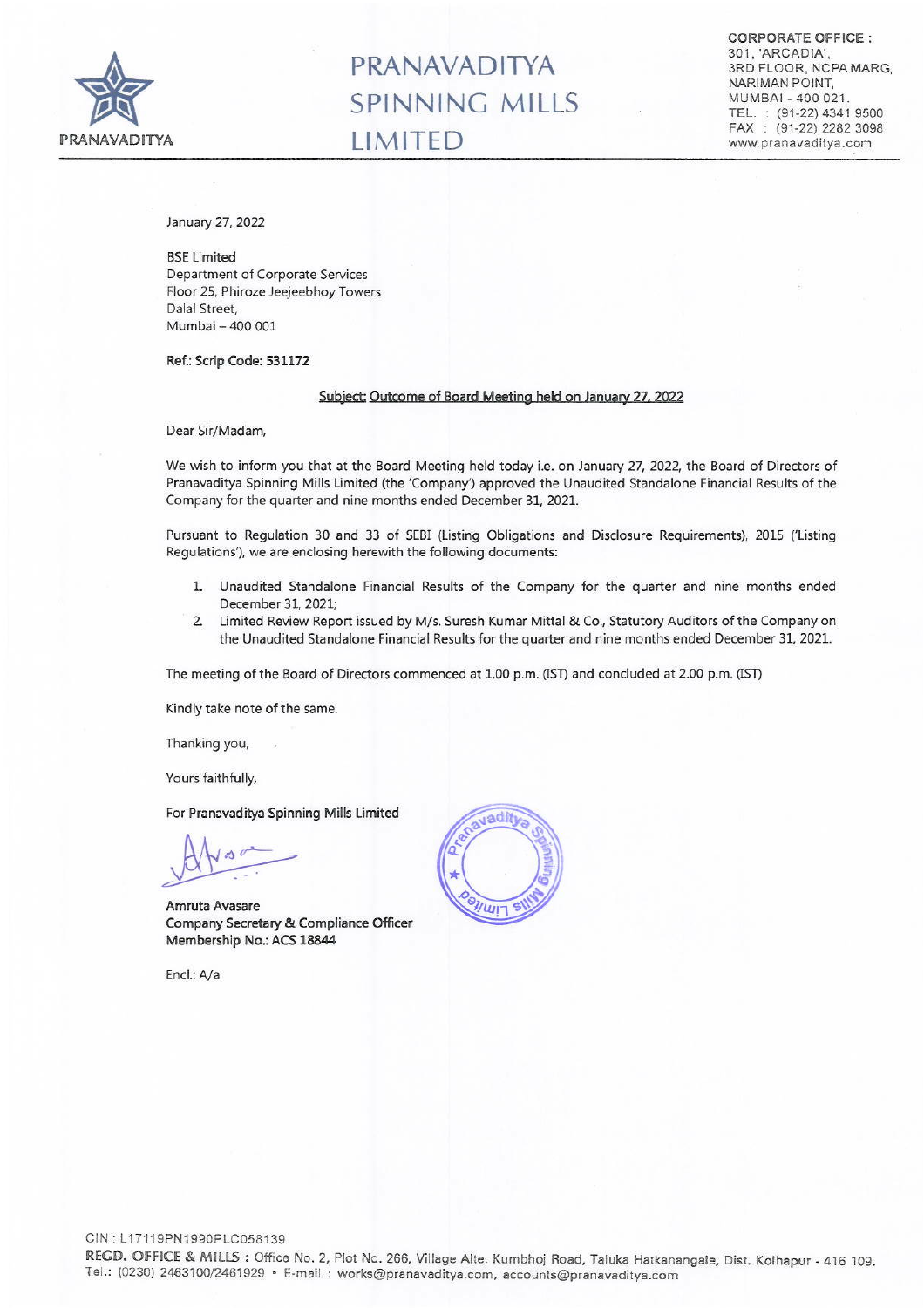### **PRANAVADITYA SPINNING MILLS LIMITED CIN No.: L17119PN1990PLC058139**

**Regd. Off. - Office No.2, Plot No. 266, Village Alte, Kumbhoj Road, Taluka Hatkanangale, Dist. Kolhapur - 416 109.**

**e-mail - investors@pranavaditya.com; website - www.pranavaditya.com**

#### **STATEMENT OF UNAUDITED FINANCIAL RESULTS FOR THE QUARTER AND NINE MONTHS ENDED 31ST DECEMBER, 2021**

| PART-I<br>(Rs. in Lakhs except EPS) |                                                                |                      |                  |                          |                          |                          |                   |  |
|-------------------------------------|----------------------------------------------------------------|----------------------|------------------|--------------------------|--------------------------|--------------------------|-------------------|--|
| Sr.                                 | <b>Particulars</b>                                             | <b>Ouarter Ended</b> |                  |                          | <b>Nine Months Ended</b> |                          | <b>Year Ended</b> |  |
| No.                                 |                                                                | 31-Dec-21            | 30-Sep-21        | 31-Dec-20                | 31-Dec-21                | 31-Dec-20                | $31-Mar-21$       |  |
|                                     |                                                                | <b>Unaudited</b>     | <b>Unaudited</b> | <b>Unaudited</b>         | <b>Unaudited</b>         | <b>Unaudited</b>         | <b>Audited</b>    |  |
| 1                                   | Income                                                         |                      |                  |                          |                          |                          |                   |  |
|                                     | Revenue from Operations                                        |                      | -                | $\blacksquare$           | ÷,                       | 520.08                   | 520.08            |  |
|                                     | Other Operating Income                                         | 150.56               | 43.31            | 32.32                    | 226.72                   | 48.72                    | 80.15             |  |
|                                     | <b>Total Income</b>                                            | 150.56               | 43.31            | 32.32                    | 226.72                   | 568.80                   | 600.23            |  |
| $\mathbf{2}$                        | <b>Expenditure</b>                                             |                      |                  |                          |                          |                          |                   |  |
|                                     | Cost of Materials Consumed                                     | ٠                    | ۰                | $\overline{\phantom{a}}$ | ٠                        | 157.80                   | 157.80            |  |
|                                     | Changes in Inventories of Finished Goods, Work-in-Progress and |                      | $\overline{a}$   | $\overline{a}$           | ä,                       | 398.93                   | 398.93            |  |
|                                     | Stock-in-Trade                                                 |                      |                  |                          |                          |                          |                   |  |
|                                     | <b>Employee Benefits Expense</b>                               | 29.97                | 30.29            | 30.25                    | 89.52                    | 177.85                   | 224.33            |  |
|                                     | <b>Finance Costs</b>                                           | 0.01                 | 0.01             | 0.19                     | 0.68                     | 5.00                     | 7.72              |  |
|                                     | Depreciation and Amortisation                                  | 21.03                | 21.60            | 30.27                    | 64.02                    | 90.68                    | 120.27            |  |
|                                     | Power and Fuel                                                 | 2.89                 | 6.70             | 1.78                     | 12.88                    | 76.63                    | 79.70             |  |
|                                     | Other Expenses                                                 | 19.73                | 10.98            | 18.58                    | 42.06                    | 58.91                    | 73.46             |  |
|                                     | <b>Total Expenses</b>                                          | 73.63                | 69.59            | 81.07                    | 209.16                   | 965.80                   | 1062.21           |  |
| 3                                   | Profit/ (loss) before Exceptional items and Tax (1-2)          | 76.93                | (26.27)          | (48.75)                  | 17.56                    | (397.00)                 | (461.98)          |  |
| $\overline{4}$                      | <b>Exceptional items (Refer Note No. 4)</b>                    |                      |                  | (1.75)                   | ÷.                       | (365.04)                 | (365.04)          |  |
| 5                                   | Profit/ (loss) before Tax (3+4)                                | 76.93                | (26.27)          | (50.50)                  | 17.56                    | (762.04)                 | (827.02)          |  |
| 6                                   | <b>Tax Expense</b>                                             |                      |                  |                          |                          |                          |                   |  |
|                                     | <b>Current Tax</b>                                             |                      | ٠                | $\overline{\phantom{a}}$ |                          | $\overline{\phantom{a}}$ |                   |  |
|                                     | Deferred Tax                                                   | 21.40                | (7.04)           | (14.05)                  | 10.90                    | (218.15)                 | (236.16)          |  |
|                                     | <b>Total Tax Expense</b>                                       | 21.40                | (7.04)           | (14.05)                  | 10.90                    | (218.15)                 | (236.16)          |  |
| $7\phantom{.0}$                     | Net Profit / (Loss) for the Period (3-4)                       | 55.53                | (19.23)          | (36.45)                  | 6.66                     | (543.89)                 | (590.86)          |  |
| 8                                   | Other Comprehensive Income (after tax)                         |                      |                  |                          |                          |                          |                   |  |
|                                     | Items that will not be reclassified to Profit or Loss          | 0.70                 | 0.70             |                          | 2.10                     | (0.50)                   | 30.03             |  |
| 9                                   | <b>Total Comprehensive Income (5+6)</b>                        | 56.23                | (18.53)          | (36.45)                  | 8.76                     | (544.39)                 | (560.83)          |  |
| 10                                  | Paid up Equity Share Capital (Face Value of Rs 10/- each)      | 1924.13              | 1924.13          | 1924.13                  | 1924.13                  | 1924.13                  | 1924.13           |  |
| 11                                  | Other Equity                                                   |                      |                  |                          |                          |                          | 474.16            |  |
| 12                                  | Earnings Per Share of Rs. 10/- each (not annualised for the    |                      |                  |                          |                          |                          |                   |  |
|                                     | quarters):-                                                    |                      |                  |                          |                          |                          |                   |  |
|                                     | a) Basic                                                       | 0.29                 | (0.10)           | (0.19)                   | 0.03                     | (2.83)                   | (3.07)            |  |
|                                     | b) Diluted                                                     | 0.29                 | (0.10)           | (0.19)                   | 0.03                     | (2.83)                   | (3.07)            |  |

## **Notes:**

**1** The above results were reviewed by the Audit Committee and approved by the Board of Directors of the Company at their meeting held on January 27, 2022. The Statutory Auditors have carried out a limited review of the above financial results.

- **2** Figures for 9 months ended 31.12.2021 are not comparable with 9 months ended 31.12.2020 due to (a) temporary shutdown of plant operations in April and May 2020 with lockdown declared by the Government pursuant to outbreak of Covid 19 pandemic; and (b) production stoppage, due to separation of workers by exercising option for VRS/SS announced by the Company in July 2020.
- **3** Pursuant to the scheme of amalgamation of the Company with Indo Count Industries Limited, Holding Company, approved by the Board and No-objection received from BSE Limited and SEBI for the scheme, the Company had filed the application for amalgamation with Hon'ble National Company Law Tribunal, Mumbai bench (NCLT). As directed by the NCLT vide its order dated 18th August, 2021, the Company convened a meeting of its equity shareholders on 15th November 2021 and the scheme of amalgamation was approved with requisite majority. Thereafter, the Company has filed a petition on 14th December, 2021 before the NCLT seeking sanction to the scheme and the petition is yet to be heard. The appointed date for the amalgamation is 1st October, 2020 or such other date as may be approved by NCLT and the scheme will be effective upon filing of order of NCLT approving the scheme with Registrar of Companies.
- **4** Exceptional item represents the expenditure incurred on account of VRS/Separation Scheme approved by the Board on July 15, 2020.
- **5** The figures for the corresponding previous period have been regrouped/reclassified wherever necessary, to make them comparable.
- **6** The Company mainly operates only in one segment namely "Textiles" and hence segment details are not required to be published.
- **7** In line with the requirements of Regulation 47(2) of the SEBI (Listing obligations and Disclosure Requirements) Regulations, 2015, the results are available on the website of BSE Limited at www.bseindia.com and on the Company's website at www.pranavaditya.com.

**For and on behalf of the Board of Directors**

**S. K. Agarwal**

**Place: Mumbai Chairman Date: January 27, 2022 DIN: 00400892**